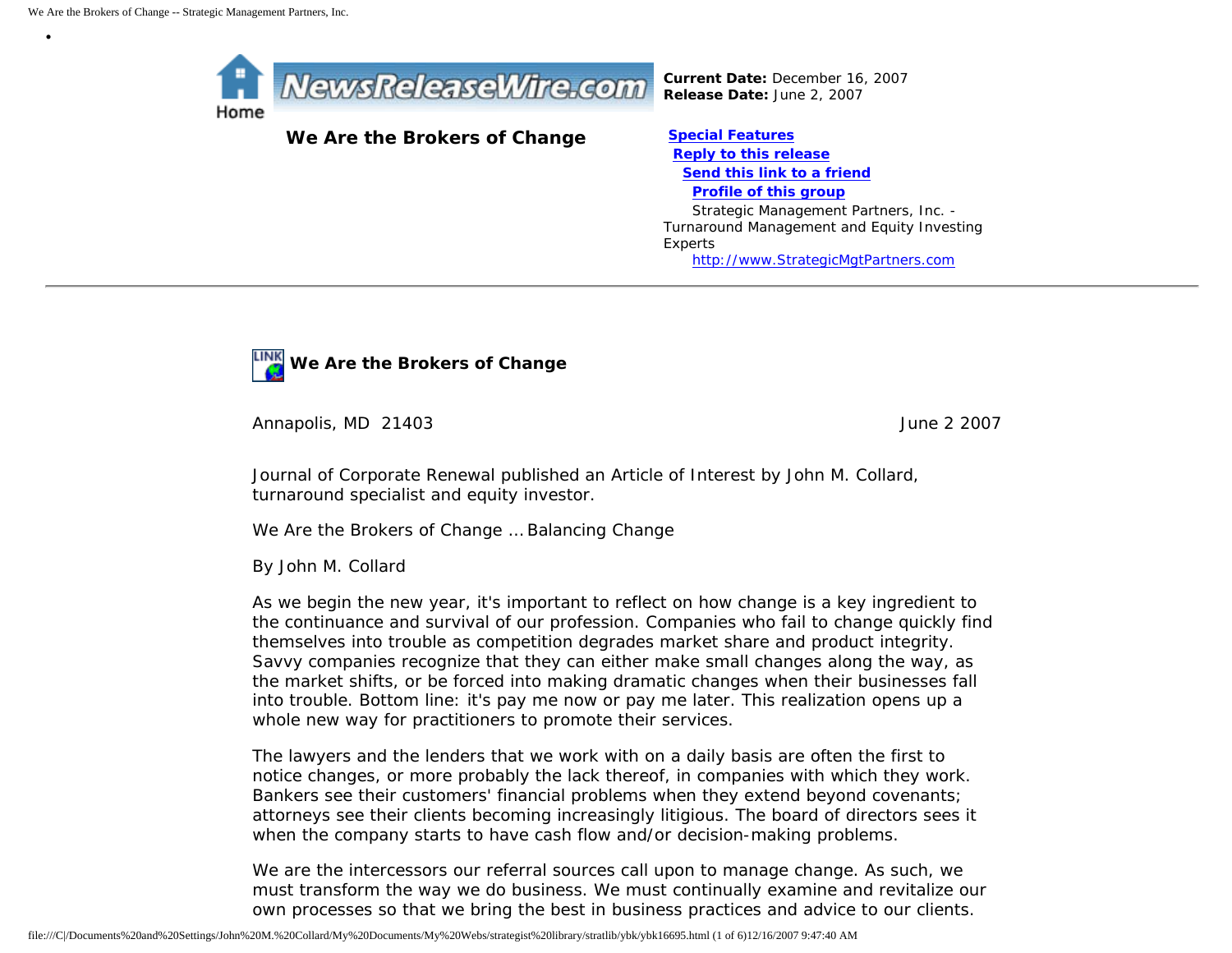While our clients look to us to improve those areas that aren't performing well, we need not lose any ground in those business units performing satisfactorily.

Bringing balance to the marketplace, and to our clients, means choosing the need for periodic change. We must work with our clients and referral sources on two parallels:

\* during healthy times, when we help adapt customers needs in markets that are moving forward. It is during these times when the changes are subtle and move in sync with the overall corporate vision; and,

\* during times of chaos and decline, when companies are in trouble and have missed the market because they did not foresee the need to change. Change during crisis is typically radical, extremely invasive and often reshapes the overall corporate vision to allow a new, vital company to emerge.

We must do all we can to educate our referral sources and clients about the need for change and about the value that we bring to the change process. The perceived value of bringing effective change to the client situation sooner or later will be the catalyst that prompts them to hire you. As a marketing strategy, we should drive home the point that we bring a vital tool to the revitalization process.

Companies who learn to embrace change as the catalyst of the future benefit in multiple ways. They grow faster, require fewer dramatic adjustments and they have time to develop products to more closely meet the future needs of their existing and potential customers.

TMA has set a benchmark for corporate renewal practitioners with its certification process, which further solidifies our ability to market change to companies. Because TMA is the only group that collectively serves practitioners, lenders, lawyers, accountants and others involved in corporate renewal, we are in a unique position to influence the way companies use our expertise.

Whether you consider change as another blue-chip strategy, or a call to action, you need to learn how to use it to your advantage. This is where our referral sources recognize our expertise in being able to harness and exploit the benefits of change to improve your competitive advantage.

## Evidences of Change

There are evidences of change within our own association that build on the fundamental needs of our members. The most important of which is to continue to generate business for their practices. Our mission is to promote the image and credibility of our profession, which in turn will bring members more business. We are professionals in corporate renewal. It is our responsibility to take this message to the marketplace.

As an organization, we have postured our national and local support structures to produce maximum value for our members. I invite your comments on change within our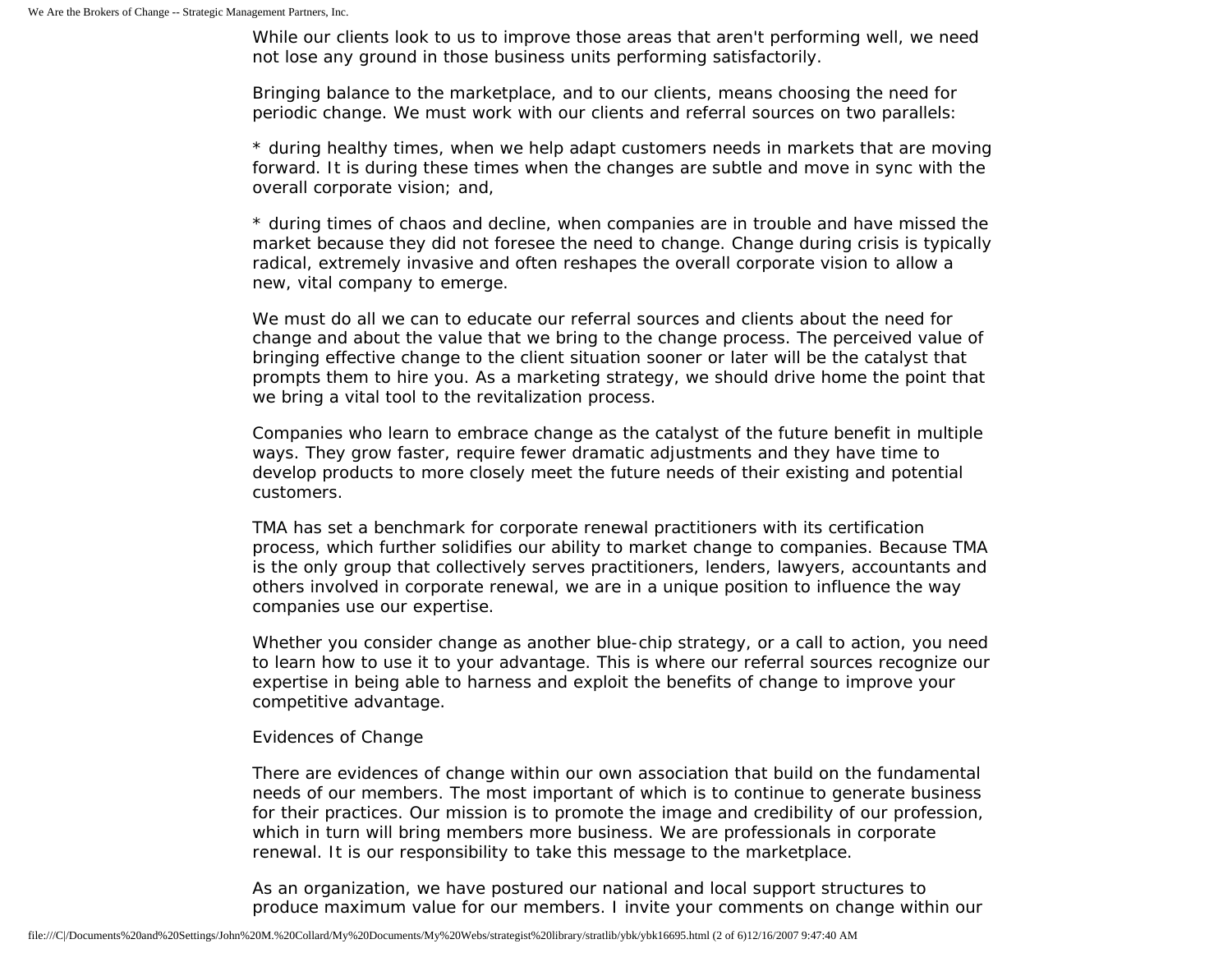organization. Our members are the best and brightest in offering unconventional thoughts that become conventional wisdom.

Balancing Change: [Renewal/Proactive versus Crisis/Reactive Modes]

Dynamics of Change: Periodic; Based on Market Shifts in Renewal Mode versus Dramatic; No Other Choice in Crisis Mode

Degree of Change: Controlled Change, Many Subtle Adjustments while in Renewal Mode versus Sweeping Change, Major Rework in Crisis Mode

Catalyst to Change: Strategic Repositioning while in Renewal Mode versus Demand by Outside Influence in Crisis Mode

Direction: Posture for the Future when in Renewal Mode versus Refocus to Survive when in Crisis Situation

Benefit: Increase Value and Invest for Growth when in Renewal Mode versus Asses, Restore Value; Save What You Can when in Crisis

## About the Author

John M. Collard, is Chairman of Annapolis, Maryland-based Strategic Management Partners, Inc. (410-263-9100, www.StrategicMgtPartners.com), a nationally recognized turnaround management firm specializing in interim executive leadership, asset recovery, and investing in underperforming companies. He is Past Chairman of the Turnaround Management Association, a Certified Turnaround Professional, and brings 35 years senior operating leadership, \$85M asset recovery, 40+ transactions worth \$780M+, and \$80M fund management expertise to run troubled companies, and advise company boards, litigators, institutional and private equity investors.

Reference:

[Library TMA: We Are the Brokers of Change. Balancing Change.](http://www.turnaround.org/news/letter.asp?objectID=2069)

[www.StrategicMgtPartners.com](http://www.strategicmgtpartners.com/)

John M. Collard (Strategist@aol.com) Chairman Strategic Management Partners, Inc. 522 Horn Point Drive Annapolis, MD 21403 Phone : 410-263-9100 Fax : 410-263-6094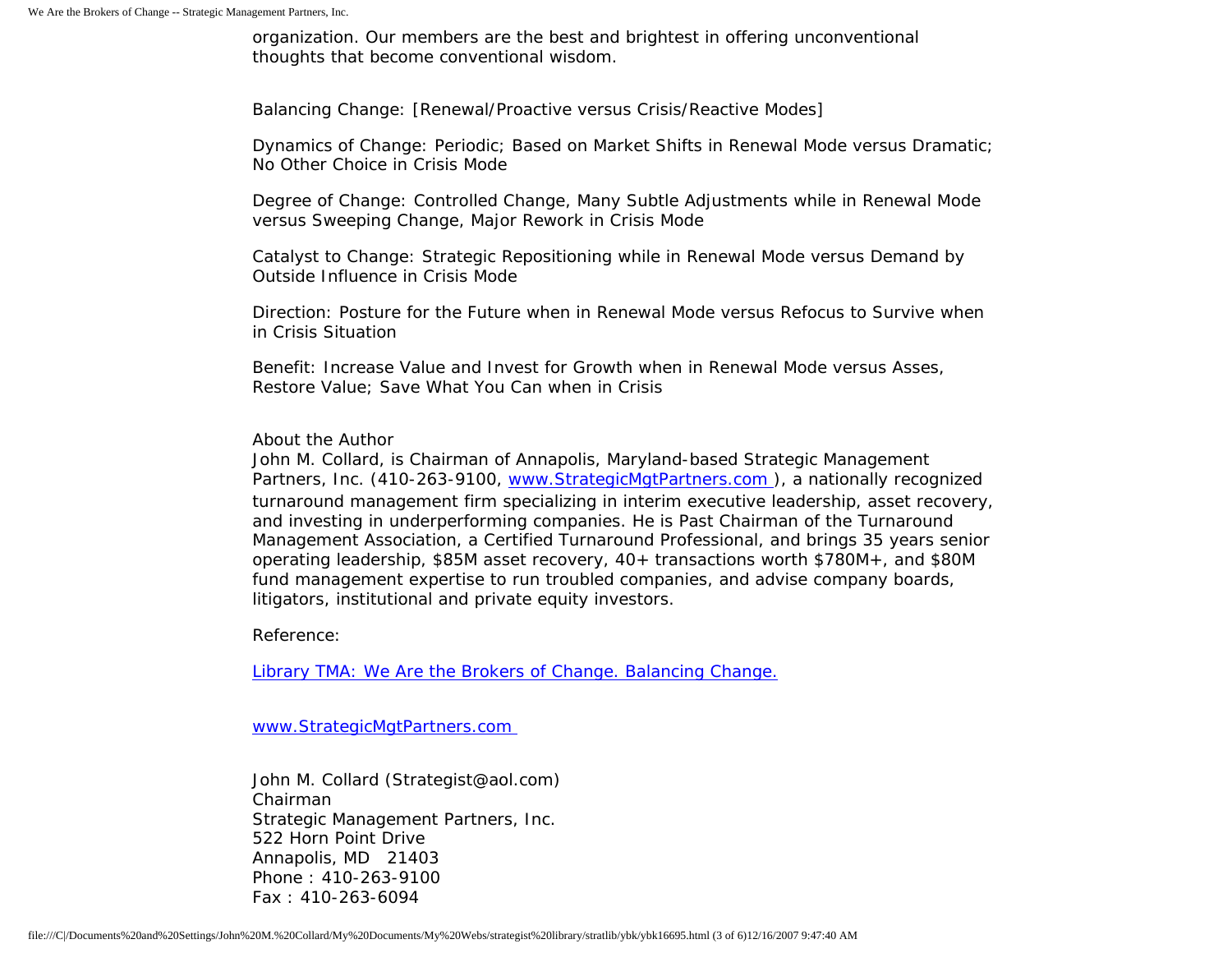[www.StrategicMgtPartners.com](http://www.strategicmgtpartners.com/)

More Information [We Are the Brokers of Change](http://www.turnaround.org/news/letter.asp?objectID=2069)

[Contact John M. Collard](http://www.expertclick.com/expertClick/contact/default.cfm?Action=ContactExpert&GroupID=1016) 囯

[Ask a question with InterviewNetS](http://www.expertclick.com/expertClick/contact/default.cfm?GroupID=1016)M

## **Other experts on these topics:**

- **1. [Management](http://www.expertclick.com/search/default.cfm?SearchCriteria=Management)**
- **2. [Leadership](http://www.expertclick.com/search/default.cfm?SearchCriteria=Leadership)**
- **3. [Planning](http://www.expertclick.com/search/default.cfm?SearchCriteria=Planning)**
- **4. [Invest](http://www.expertclick.com/search/default.cfm?SearchCriteria=Invest)**
- **5. [Strategy](http://www.expertclick.com/search/default.cfm?SearchCriteria=Strategy)**
- **6. [Small Business](http://www.expertclick.com/search/default.cfm?SearchCriteria=Small Business)**
- **7. [Strategic Planning](http://www.expertclick.com/search/default.cfm?SearchCriteria=Strategic Planning)**
- **8. [Advisor](http://www.expertclick.com/search/default.cfm?SearchCriteria=Advisor)**
- **9. [Valuation](http://www.expertclick.com/search/default.cfm?SearchCriteria=Valuation)**
- **10. [Transition](http://www.expertclick.com/search/default.cfm?SearchCriteria=Transition)**
- **11. [Value](http://www.expertclick.com/search/default.cfm?SearchCriteria=Value)**
- **12. [Bankruptcy](http://www.expertclick.com/search/default.cfm?SearchCriteria=Bankruptcy)**
- **13. [Crisis Management](http://www.expertclick.com/search/default.cfm?SearchCriteria=Crisis Management)**
- **14. [Governance](http://www.expertclick.com/search/default.cfm?SearchCriteria=Governance)**
- **15. [Investment Management](http://www.expertclick.com/search/default.cfm?SearchCriteria=Investment Management)**
- **16. [CEO Effectiveness](http://www.expertclick.com/search/default.cfm?SearchCriteria=CEO Effectiveness)**
- **17. [Executive Leadership](http://www.expertclick.com/search/default.cfm?SearchCriteria=Executive Leadership)**
- **18. [Turnaround](http://www.expertclick.com/search/default.cfm?SearchCriteria=Turnaround)**
- **19. [Corporate Change](http://www.expertclick.com/search/default.cfm?SearchCriteria=Corporate Change)**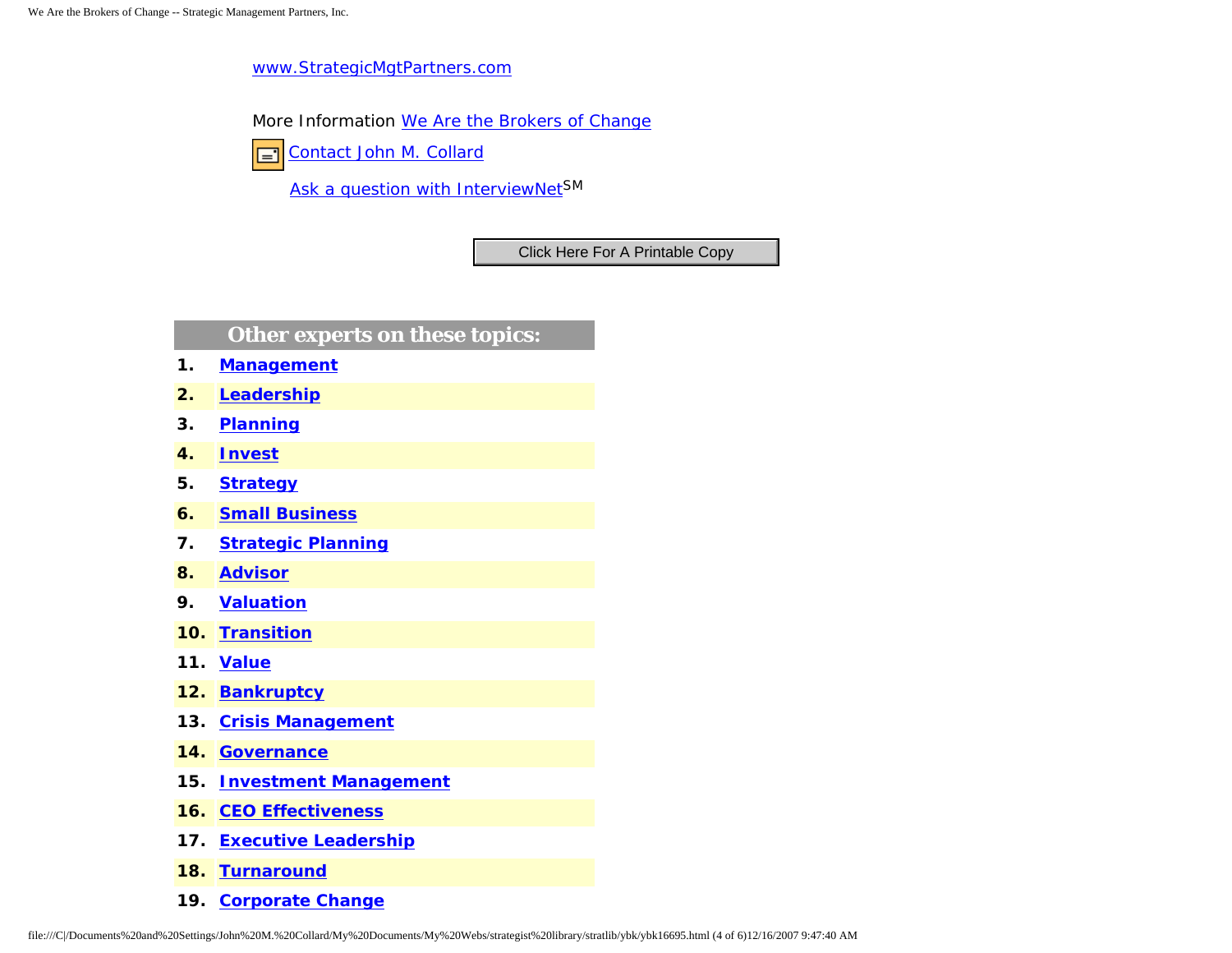- **20. [Ethical Issues/Management](http://www.expertclick.com/search/default.cfm?SearchCriteria=Ethical Issues/Management)**
- **21. [Startup](http://www.expertclick.com/search/default.cfm?SearchCriteria=Startup)**
- **22. [Corporate Restructuring](http://www.expertclick.com/search/default.cfm?SearchCriteria=Corporate Restructuring)**
- **23. [Executive Transition](http://www.expertclick.com/search/default.cfm?SearchCriteria=Executive Transition)**
- **24. [Turnaround Management](http://www.expertclick.com/search/default.cfm?SearchCriteria=Turnaround Management)**
- **25. [Venture Capital](http://www.expertclick.com/search/default.cfm?SearchCriteria=Venture Capital)**
- **26. [Asset Recovery](http://www.expertclick.com/search/default.cfm?SearchCriteria=Asset Recovery)**
- **27. [Corporate Renewal](http://www.expertclick.com/search/default.cfm?SearchCriteria=Corporate Renewal)**
- **28. [Bank Portfolio Management](http://www.expertclick.com/search/default.cfm?SearchCriteria=Bank Portfolio Management)**
- **29. [Bankruptcy Avoidance](http://www.expertclick.com/search/default.cfm?SearchCriteria=Bankruptcy Avoidance)**
- **30. [Chief Executive Officers](http://www.expertclick.com/search/default.cfm?SearchCriteria=Chief Executive Officers)**
- **31. [Leadership Management](http://www.expertclick.com/search/default.cfm?SearchCriteria=Leadership Management)**
- **32. [Reposition](http://www.expertclick.com/search/default.cfm?SearchCriteria=Reposition)**
- **33. [Systems Integration](http://www.expertclick.com/search/default.cfm?SearchCriteria=Systems Integration)**
- **34. [Bankruptcy Re-Organization](http://www.expertclick.com/search/default.cfm?SearchCriteria=Bankruptcy Re-Organization)**
- **35. [Equity Capital](http://www.expertclick.com/search/default.cfm?SearchCriteria=Equity Capital)**
- **36. [Equity Investing](http://www.expertclick.com/search/default.cfm?SearchCriteria=Equity Investing)**
- **37. [Investing Investments](http://www.expertclick.com/search/default.cfm?SearchCriteria=Investing Investments)**
- **38. [Troubled Companies](http://www.expertclick.com/search/default.cfm?SearchCriteria=Troubled Companies)**
- **39. [Underperforming](http://www.expertclick.com/search/default.cfm?SearchCriteria=Underperforming)**

**Click to find more Experts on these topics**